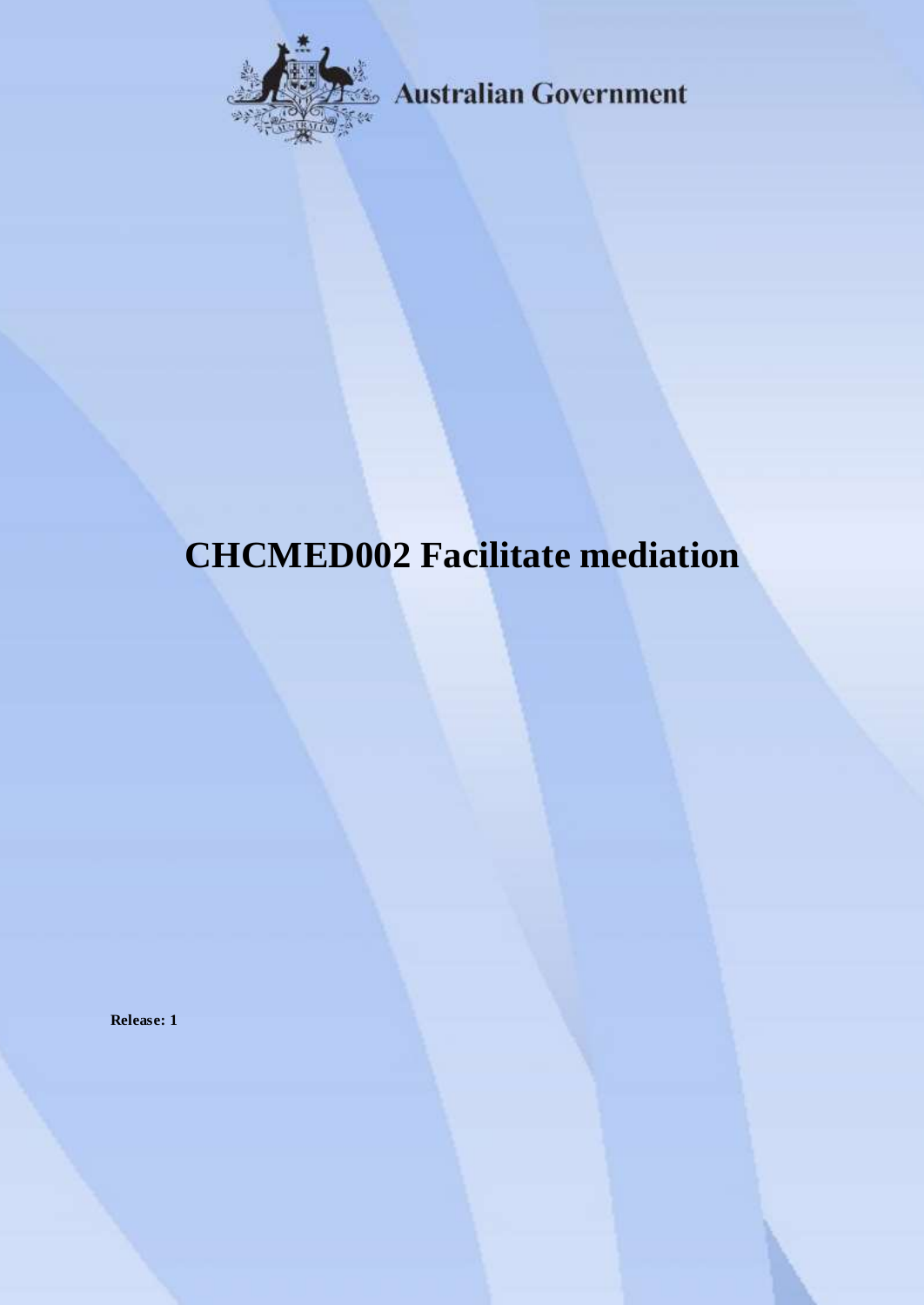## **CHCMED002 Facilitate mediation**

### **Modification History**

| Release   | <b>Comments</b>                                                                                                                                                                                        |
|-----------|--------------------------------------------------------------------------------------------------------------------------------------------------------------------------------------------------------|
| Release 1 | This version was released in <i>CHC Community Services Training</i><br>Package <i>release</i> 3.0 and meets the requirements of the 2012<br>Standards for Training Packages.                           |
|           | Merged CHCMED413B/CHCMED414A/CHCMED415A.                                                                                                                                                               |
|           | Significant changes to the elements and performance criteria.<br>New evidence requirements for assessment including volume<br>and frequency requirements. Significant change to knowledge<br>evidence. |

## **Application**

This unit describes the skills and knowledge required to facilitate and maintain the flow of the mediation process to achieve the best possible outcome for all participants.

This unit applies to mediation work in a range of community service contexts. Mediators use specialised knowledge, critical thinking and communication skills. They apply discretion and judgement within established organisation procedures.

*The skills in this unit must be applied in accordance with Commonwealth and State/Territory legislation, Australian/New Zealand Standards and industry codes of practice.*

## **Elements and Performance Criteria**

| <b>ELEMENT</b>                            | PERFORMANCE CRITERIA                                                                                                 |
|-------------------------------------------|----------------------------------------------------------------------------------------------------------------------|
| Elements define the essential<br>outcomes | Performance criteria describe the performance needed to<br>demonstrate achievement of the element.                   |
| 1. Establish communication<br>protocols   | 1.1 Identify the communication needs of all stakeholders<br>based on review of information and preparation processes |
|                                           | 1.2 Confirm the ground rules for the mediation process<br>with all participants/co-mediators                         |
|                                           | 1.3 Comply with statutory and procedural requirements                                                                |
| 2. Define the dispute                     | 2.1 Involve participants in identifying and defining the<br>dispute based on review of information and preparation   |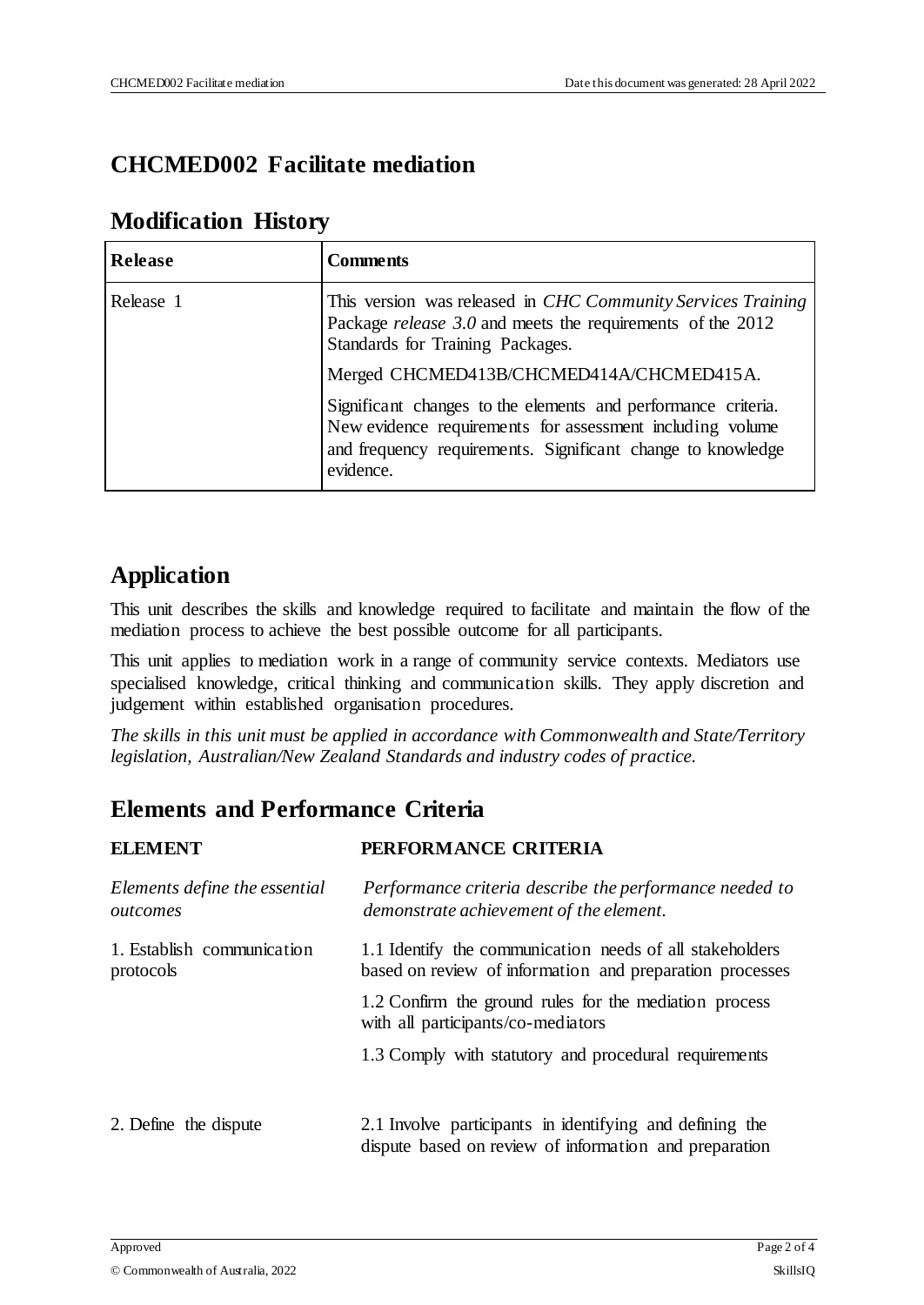| <b>ELEMENT</b>                              | PERFORMANCE CRITERIA                                                                                                                                            |
|---------------------------------------------|-----------------------------------------------------------------------------------------------------------------------------------------------------------------|
|                                             | processes                                                                                                                                                       |
|                                             | 2.2 Establish common ground between the participants                                                                                                            |
|                                             | 2.3 Describe the dispute using appropriate terms                                                                                                                |
|                                             | 2.4 Define the dispute in terms of interests where<br>appropriate                                                                                               |
|                                             | 2.5 Order, differentiate and prioritise issues in<br>collaboration with the participants and confirm<br>understanding                                           |
| 3. Manage communication and<br>interactions | 3.1 Model ethical practice, maintain impartiality and<br>sustain fairness for all participants involved in the process                                          |
|                                             | 3.2 Select and use communication techniques suited to<br>participants to facilitate positive interactions and progress<br>towards agreement                     |
|                                             | 3.3 Provide sufficient time for each party's interests and<br>views to be identified and explored and acknowledge<br>participants' feelings, concerns and views |
|                                             | 3.4 Encourage participants to describe their<br>understanding of others' statements about feelings, needs<br>and ideas                                          |
|                                             | 3.5 Use conflict resolution techniques to identify and<br>respond to potential and actual conflicts                                                             |
|                                             | 3.6 Regularly check participants' understanding of the<br>proceedings and adapt processes according to specific<br>needs                                        |
| negotiation                                 | 4. Support problem-solving and 4.1 Assist participants to prepare for problem-solving and<br>negotiation                                                        |
|                                             | 4.2 Manage co-mediation appropriately with all<br>participants to the dispute                                                                                   |
|                                             | 4.3 Support participants to identify options for<br>decision-making                                                                                             |
|                                             | 4.4 Acknowledge creative and inventive problem-solving<br>strategies                                                                                            |
|                                             | 4.5 Provide participants with opportunity to reflect on any<br>agreement or seek other advice when appropriate                                                  |
|                                             | 4.6 Assist participants to identify agreements and                                                                                                              |